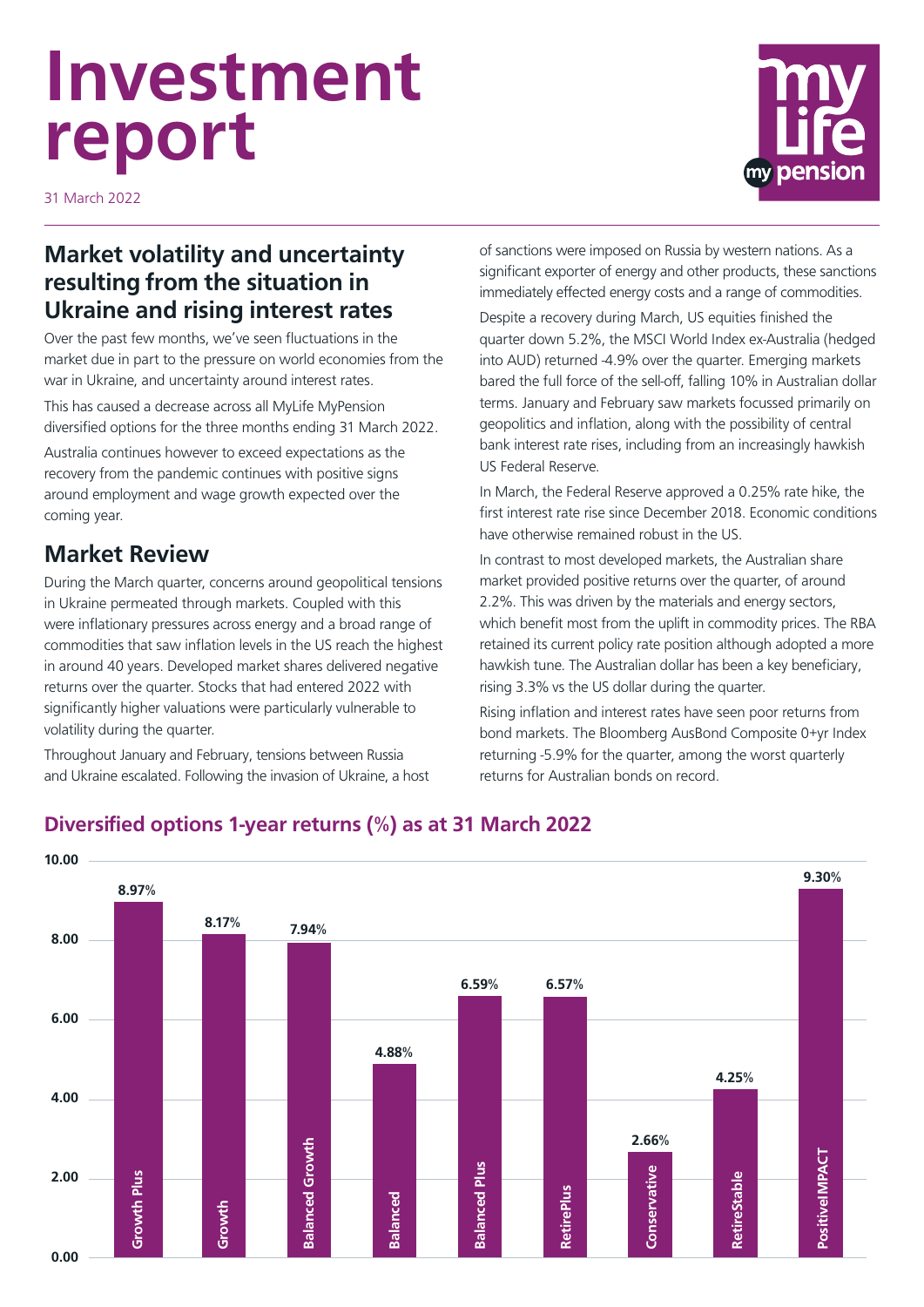#### **Outlook**

The path forward for investment strategy is becoming increasingly clouded. Now at its highest levels in decades, inflation is forcing central banks to push forward the timing and size of interest rate hikes this year. For example, at the time of writing markets are currently pricing a cash rate in the US of 2.7% by the end of 2022. Similar moves are expected in Australia.

The US Federal Reserve recently outlined further tightening measures via a reduction in their balance sheet holdings of financial assets, aka quantitative tightening. Having swelled from \$4.2t pre pandemic to \$8.9t currently, a decrease of up to \$95b a month going forward is expected. This will tighten financial conditions further and result in more upward pressure on interest rates. The withdrawal of liquidity from the global economy, via higher interest rates and quantitative tightening, is likely to have spill-over effects on financial markets.

However, this also reflects an underlying economy performing above expectations, as the recovery from the pandemic continues. Employment outcomes have been very strong here in Australia and throughout most developed countries. With that, wages should begin to rise over the next year or so. Also, even if central banks tighten as expected policy will remain very accommodative by historical standards. Whilst the conflict in Ukraine has consequences for those caught in the crossfire, to date the impact on financial markets has been mostly contained to energy and agricultural commodity markets. Any resolution could see an easing of these pressures.

Developments in China, however, require close monitoring. Continued harsh lockdown measures via their "zero COVID" strategy has fueled supply chain blockages and global inflationary pressures. There also remains significant underlying imbalances within the economy, not least of which within the troubled property sector. Although, with elections scheduled for the second half of this year we should expect prudent management and additional stimulatory measures if required.

Key for share markets going forward will be expectations for earnings growth. Until recently markets had seemed reasonably comfortable with rising interest rates as the outlook for growth had remained relatively strong. This view is now being challenged. Echoing the change in sentiment, the IMF recently lowered its global growth forecast for this year down to 3.6%, some 1.3% lower than only six months ago. How central banks respond to any continued weakness will be critical. Managing inflationary pressures whilst nurturing continued economic recovery will be very difficult.

The multiple cross currents now facing investors necessitate a cautious but balanced view. In the face of uncertainty, maintaining a disciplined investment approach is paramount. Maintaining a robust portfolio for a wide array of outcomes in this environment becomes even more important. As is continued focus on longer-term strategies and outcomes.

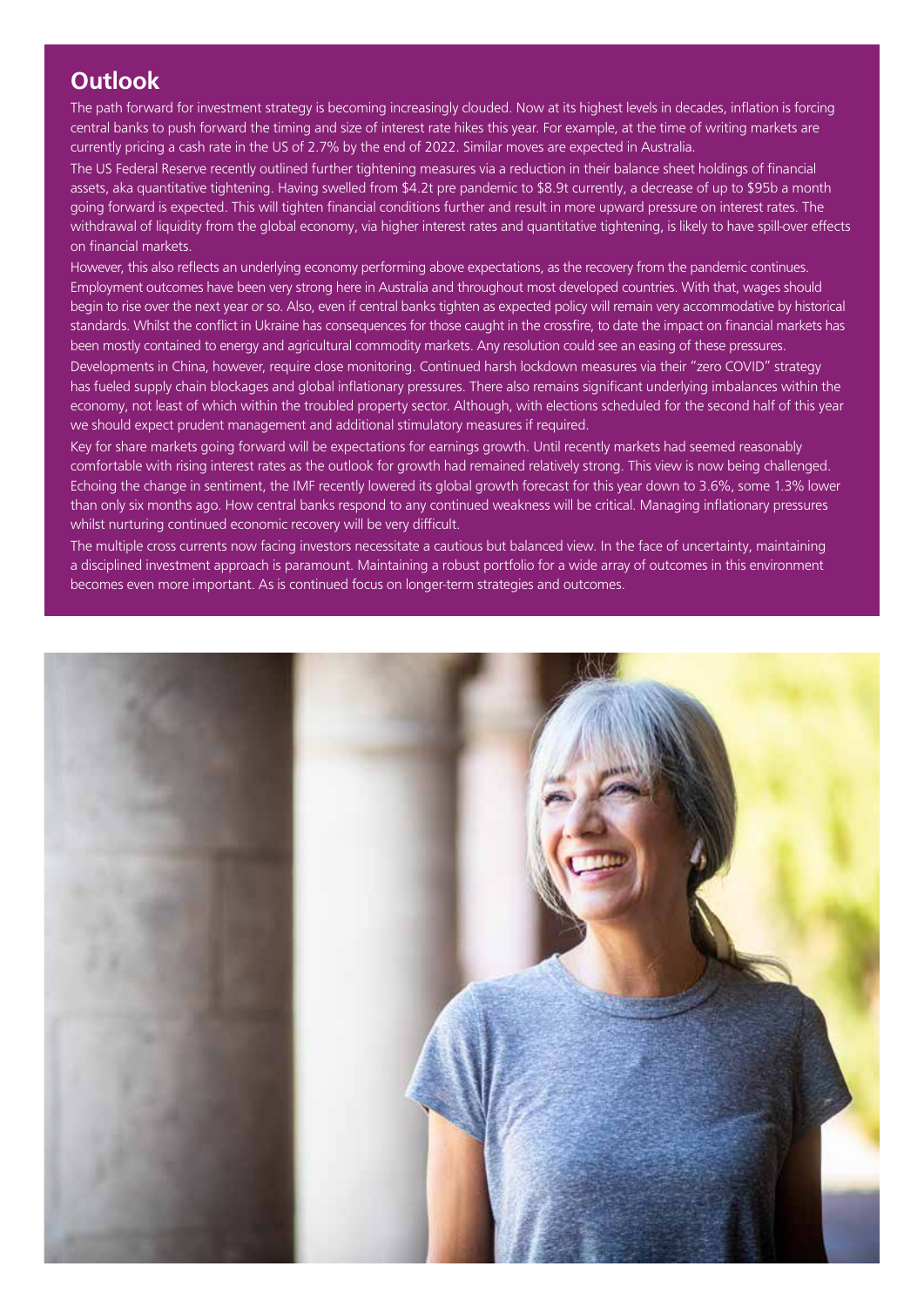#### **Index returns at 31 March 2022**

The numbers shown below are the index returns of some of the major asset classes we invest in. These are not the returns we provide to our members with our investment options; rather, an index is a measure of the value of a section of a market and can be used to benchmark the performance of investors.



The asset class returns are represented by the following benchmarks: Australian equity: S&P ASX 300; Overseas equities: MSCI World ex-Australia Index (net divs), unhedged; Property: 80% Mercer Australian Unlisted Property Index and 20% FTSE EPRA/NAREIT Global Listed Index, hedged into AUD; Australian bonds: Bloomberg AusBond Composite Bond Index; Overseas bonds: Barclays Capital Global Aggregate (hedged, in AUD); Cash: Bloomberg AusBond 3-month Bank Bill Index.

#### **Top 10 holdings at 31 March 2022**

|                                     |                                       | <b>Overseas Shares</b>                       |                              |
|-------------------------------------|---------------------------------------|----------------------------------------------|------------------------------|
| Woodside Petroleum                  |                                       | Alphabet                                     | Samsung                      |
|                                     |                                       | Apple                                        | <b>Unitedhealth</b>          |
| Macquarie Group Limited             |                                       | Amazon                                       | Tesla                        |
| <b>OBE</b> Insurance                |                                       | Microsoft                                    | Nvidia Corporation           |
| <b>Westpac Banking Corportation</b> |                                       | <b>Taiwan Semiconductor</b><br>Manufacturing | <b>Techtronic Industries</b> |
|                                     | Commonwealth Bank of Australia Santos |                                              |                              |